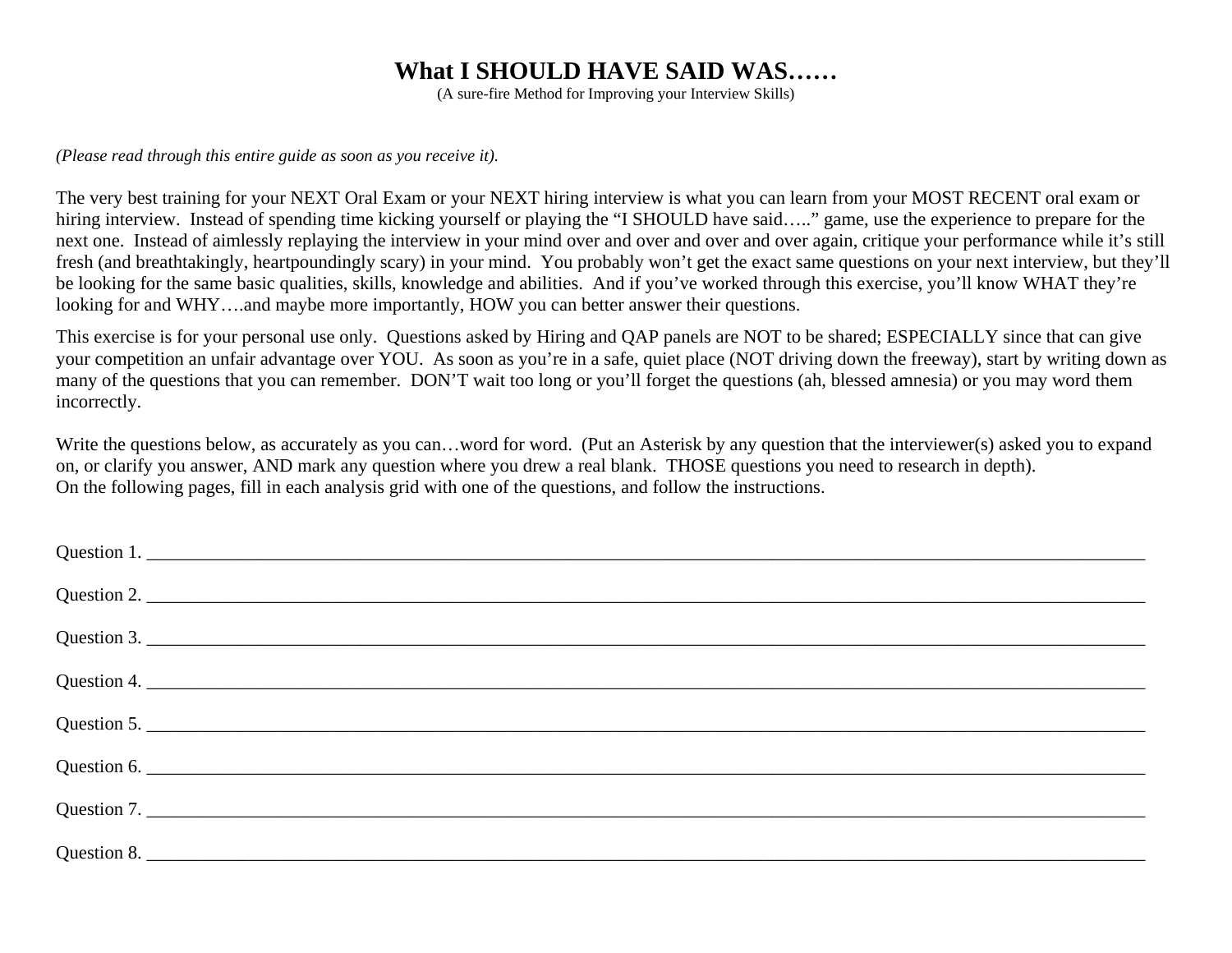**Analyzing** the questions, looking for What Was Really Being Asked, is like training your ear for all future interviews. The more you can practice this, the more easily you'll 'automatically' hear what's really being said. This can help you in your daily interactions with customers, peers, superiors, and even your family. But during interviews is when it can significantly affect the final score and your future promotions.

The tools for question analysis would be the Test Announcement and/or Opportunity Bulletin, the official Job Specs from SPB, a Position Duty Statement, this guide, input from trusted supervisors, individuals who hold the job you're going for, a mentor (if you're lucky enough to have one), and your own common sense.

Compare the questions asked to the skills needed and the duties and the required knowledge. Find the area the question probably covers, and you'll have a much better idea what they were asking and what you should have answered. For example, the interviewer can't just ASK if you have good communication skills; they HAVE to ask a question that gives you the chance to SHOW that you have good communication skills. A big part of communication skills is 'active listening'; UNDERSTANDING what's being asked. Start with your first question (PROBABLY, "Tell us about yourself" or "How have you prepared for this job?").

**Question #1** 

**What I said (** $\&$  **Write it in this box**  $\&$ **) What I COULD HAVE said**  $\&$  $\&$  **What were they REALLY<sup>\*</sup> asking?** 1. Specific Scope topics\*\* or Skills\*\*: \_\_\_\_\_\_\_\_\_\_\_\_\_\_\_\_\_\_\_\_\_\_\_\_\_\_\_\_\_\_\_\_\_\_\_\_\_\_\_\_\_\_\_\_\_\_\_\_\_\_\_ 2. WHAT were they trying to see if you COULD DO or HAVE DONE?

<sup>\*</sup> What were they REALLY going for with this question? What specific experience or knowledge would a 'good answer' **show** the interviewer(s)? \*\* On the Test Announcement the "Scope" lists all skill, knowledge, experience & ability areas to be covered on the Oral Exam; Four (+-) Specific, job-relevant skills are listed on the Opportunity Bulletin (e.g. for MVFR they are Verbal communication, Interpersonal skills, Learning ability, Mathematical and cashiering; For Manager I, Communication (written and verbal), Interpersonal skills, Supervisory and training, Planning and organizing). You'll have to analyze the questions carefully, to try & figure out what they were REALLY asking you.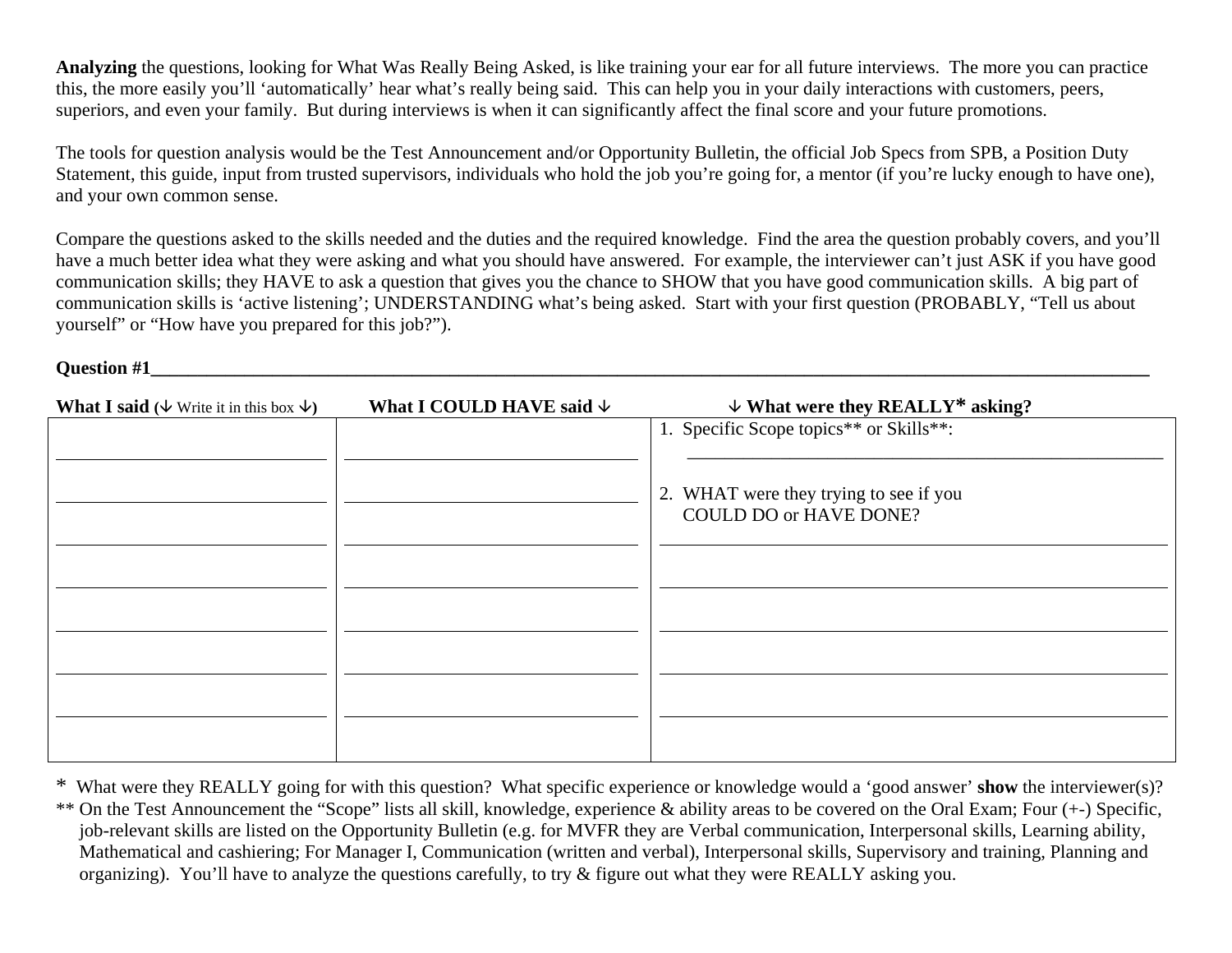| What I said | What I COULD HAVE said | What were they REALLY* asking?                                          |
|-------------|------------------------|-------------------------------------------------------------------------|
|             |                        | 1. Specific Scope topics** or Skills**:                                 |
|             |                        | 2. WHAT were they trying to see if you<br><b>COULD DO or HAVE DONE?</b> |
|             |                        |                                                                         |
|             |                        |                                                                         |
|             |                        |                                                                         |
|             |                        |                                                                         |
|             |                        |                                                                         |

## **Question #3\_\_\_\_\_\_\_\_\_\_\_\_\_\_\_\_\_\_\_\_\_\_\_\_\_\_\_\_\_\_\_\_\_\_\_\_\_\_\_\_\_\_\_\_\_\_\_\_\_\_\_\_\_\_\_\_\_\_\_\_\_\_\_\_\_\_\_\_\_\_\_\_\_\_\_\_\_\_\_\_\_\_\_\_\_\_\_\_\_\_\_\_\_\_\_\_\_\_\_\_\_\_\_\_\_\_\_**

| What I said | What I COULD HAVE said | What were they REALLY* asking?                                          |
|-------------|------------------------|-------------------------------------------------------------------------|
|             |                        | 1. Specific Scope topics** or Skills**:                                 |
|             |                        | 2. WHAT were they trying to see if you<br><b>COULD DO or HAVE DONE?</b> |
|             |                        |                                                                         |
|             |                        |                                                                         |
|             |                        |                                                                         |
|             |                        |                                                                         |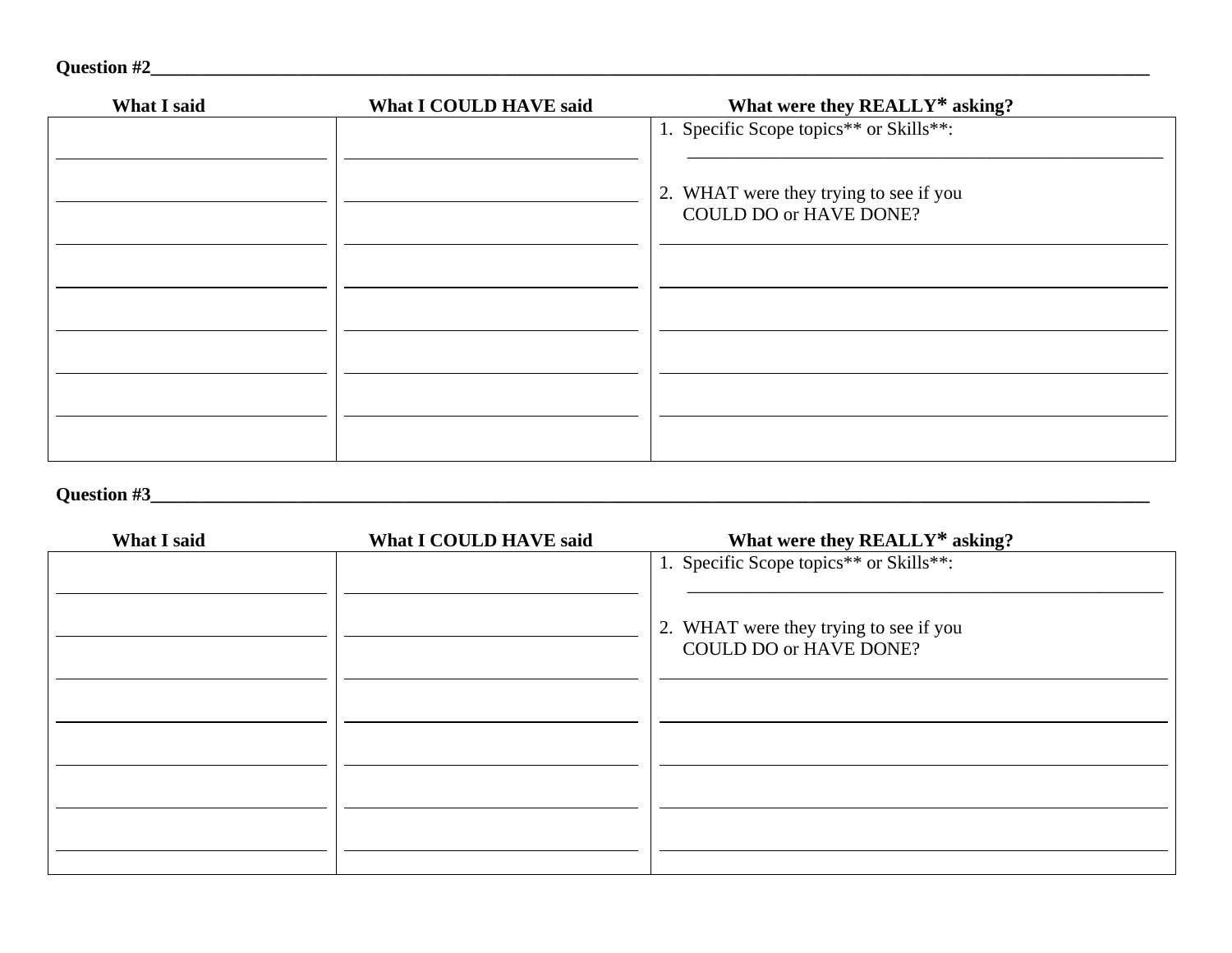| Question #4 |  |
|-------------|--|
|             |  |

| What I said | What I COULD HAVE said | What were they REALLY* asking?                                          |
|-------------|------------------------|-------------------------------------------------------------------------|
|             |                        | 1. Specific Scope topics** or Skills**:                                 |
|             |                        | 2. WHAT were they trying to see if you<br><b>COULD DO or HAVE DONE?</b> |
|             |                        |                                                                         |
|             |                        |                                                                         |
|             |                        |                                                                         |
|             |                        |                                                                         |
|             |                        |                                                                         |

#### **Question #5\_\_\_\_\_\_\_\_\_\_\_\_\_\_\_\_\_\_\_\_\_\_\_\_\_\_\_\_\_\_\_\_\_\_\_\_\_\_\_\_\_\_\_\_\_\_\_\_\_\_\_\_\_\_\_\_\_\_\_\_\_\_\_\_\_\_\_\_\_\_\_\_\_\_\_\_\_\_\_\_\_\_\_\_\_\_\_\_\_\_\_\_\_\_\_\_\_\_\_\_\_\_\_\_\_\_\_**

| What I said | What I COULD HAVE said | What were they REALLY* asking?                                          |
|-------------|------------------------|-------------------------------------------------------------------------|
|             |                        | 1. Specific Scope topics** or Skills**:                                 |
|             |                        | 2. WHAT were they trying to see if you<br><b>COULD DO or HAVE DONE?</b> |
|             |                        |                                                                         |
|             |                        |                                                                         |
|             |                        |                                                                         |
|             |                        |                                                                         |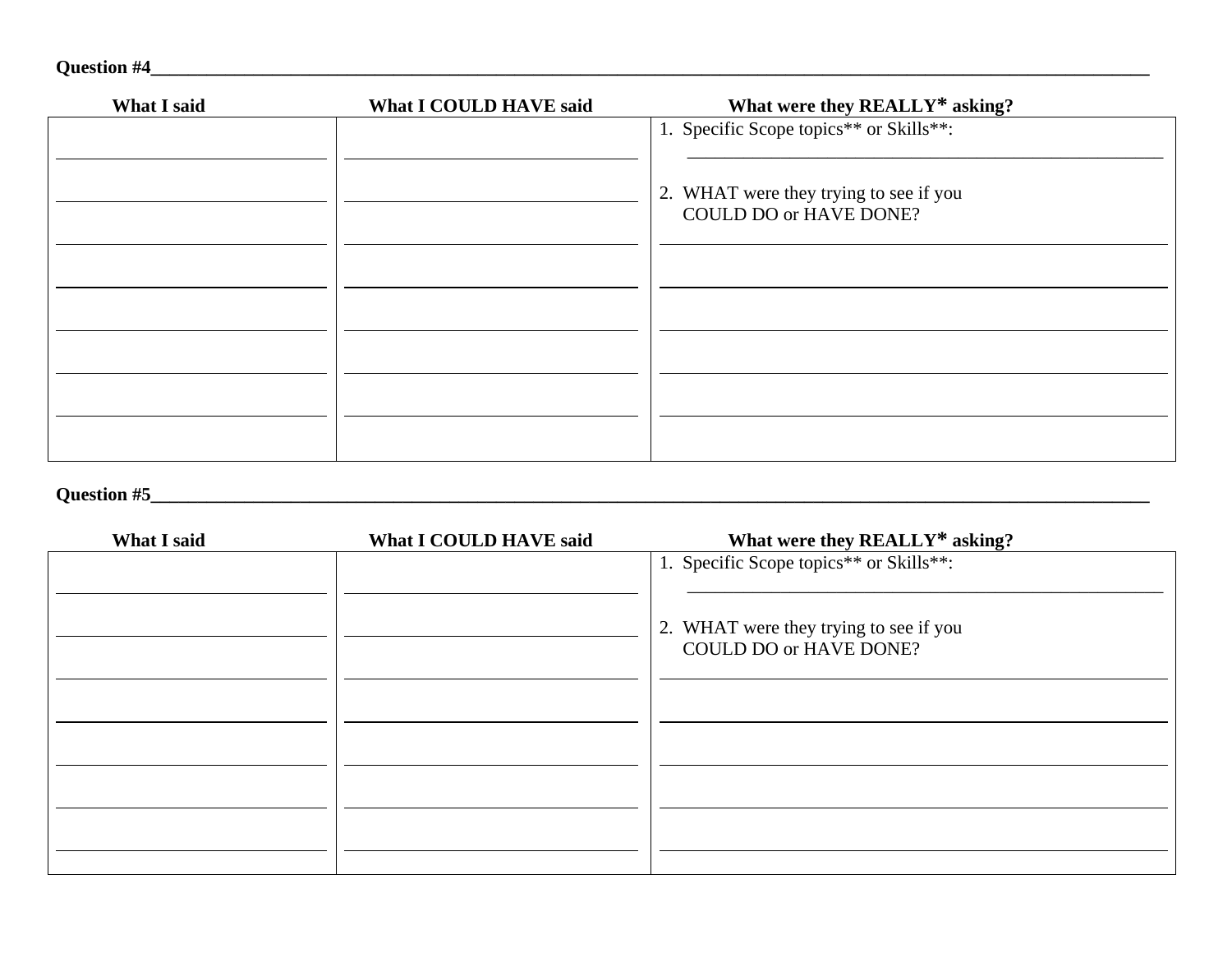| <b>Question #</b> |  |
|-------------------|--|
|                   |  |

# **Question #\_\_\_ \_\_\_\_\_\_\_\_\_\_\_\_\_\_\_\_\_\_\_\_\_\_\_\_\_\_\_\_\_\_\_\_\_\_\_\_\_\_\_\_\_\_\_\_\_\_\_\_\_\_\_\_\_\_\_\_\_\_\_\_\_\_\_\_\_\_\_\_\_\_\_\_\_\_\_\_\_\_\_\_\_\_\_\_\_\_\_\_\_\_\_\_\_\_\_\_\_\_\_\_\_\_**

| What I said | What I COULD HAVE said | What were they REALLY* asking?                                          |
|-------------|------------------------|-------------------------------------------------------------------------|
|             |                        | 1. Specific Scope topics** or Skills**:                                 |
|             |                        | 2. WHAT were they trying to see if you<br><b>COULD DO or HAVE DONE?</b> |
|             |                        |                                                                         |
|             |                        |                                                                         |
|             |                        |                                                                         |

(Print as many of these generic pages as necessary so all of your questions are written down for analysis).